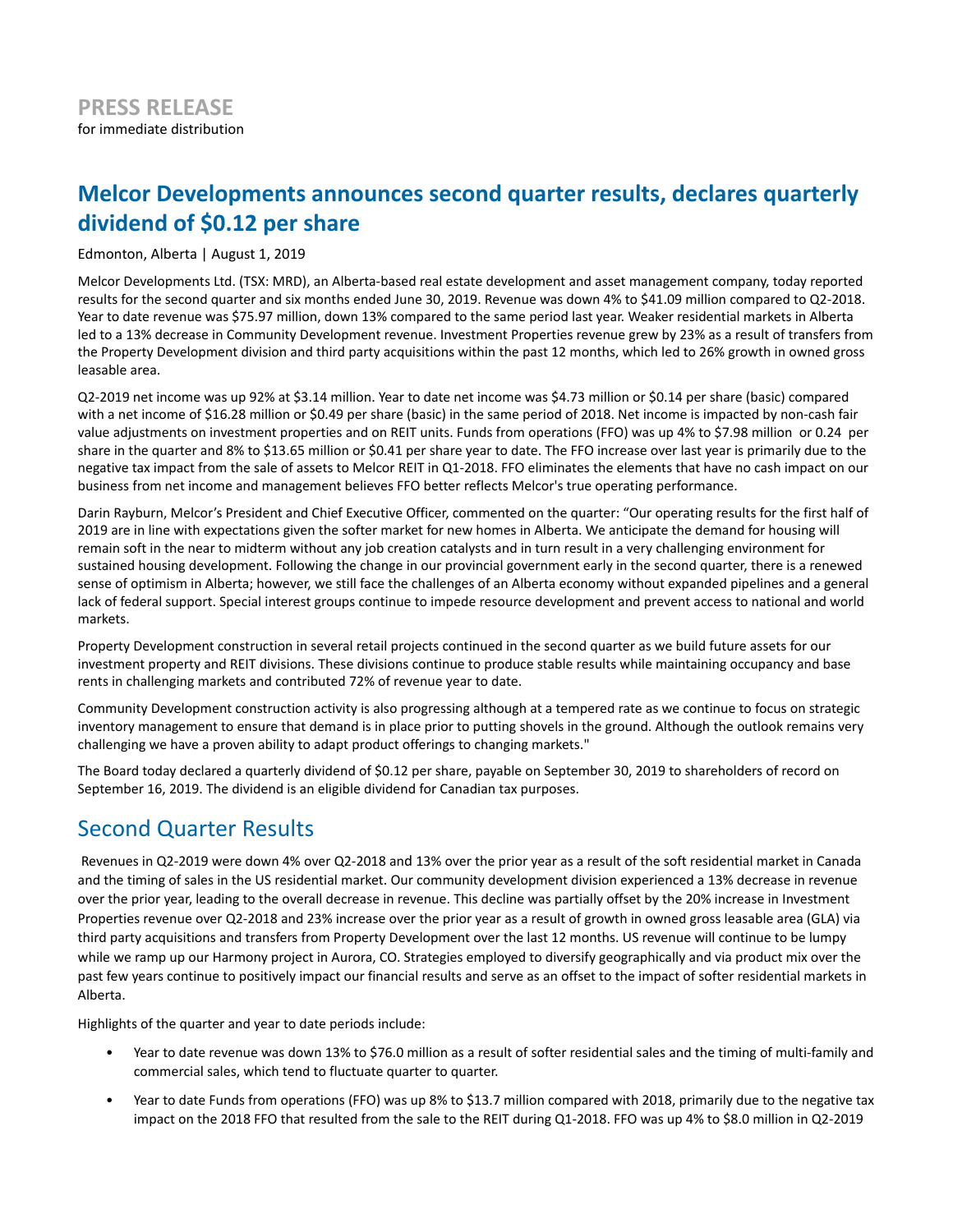from \$7.7 million in Q2-2018. Management believes funds from operations is a more accurate reflection of our true operating performance.

- Our Community Development and Property Development divisions are actively engaged in a number of projects as we continue through the 2019 construction season.
- Our Property Development team started 13,200 sf of new development during the quarter for a total of 31,600 sf currently under construction year to date. A total of 98,330 sf of development is planned for the 2019 construction season. A further 52,560 sf is complete and awaiting lease-up of the building.
- Our income-producing divisions (Investment Properties and REIT) continue to yield stable results, with revenue up 7% over 2018 and consistent occupancy rates and base rents.
- On April 24, 2019 the REIT acquired a 56,084 sf single tenant retail building with warehouse space in Calgary, Alberta.
- Net income of \$3.1 million in the quarter was negatively impacted by non-cash fair value losses on investment properties of \$1.92 million and on REIT units of \$0.92 million. These losses are driven by market forces outside of Melcor's control.
- We continue to return value to our shareholders and unit holders:
	- $\circ$ We paid a quarterly dividend of \$0.13 per share on June 28, 2019. The REIT paid distributions of \$0.05625 per trust unit in April, May and June for a quarterly payout ratio of 99%.
	- On August 1, 2019 we declared a quarterly dividend of \$0.12 per share, payable on September 30, 2019 to shareholders of record on September 16, 2019. The dividend is an eligible dividend for Canadian tax purposes.

### Selected Highlights

| (\$000s except as noted)     | <b>Three-months</b> |            |         | <b>Six-months</b> |                      |            |
|------------------------------|---------------------|------------|---------|-------------------|----------------------|------------|
|                              | 30-June-19          | 30-June-18 | Change  | 30-June-19        | 30-June-18           | Change     |
| Revenue                      | 41,085              | 42,793     | (4.0)%  | 75,969            | 87,207               | $(12.9)$ % |
| Gross margin (%) *           | 53.6%               | 48.5%      | 10.5 %  | 53.8%             | 50.1%                | 7.4%       |
| Net income                   | 3,137               | 1,631      | 92.3%   | 4,727             | 16,278               | $(71.0)$ % |
| Net margin (%) *             | 7.6%                | 3.8%       | 100.0 % | 6.2%              | 18.7%                | (66.8)%    |
| Funds from operations *      | 7,975               | 7,695      | 3.6%    | 13,652            | 12,615               | 8.2%       |
| Per Share Data (\$)          |                     |            |         |                   |                      |            |
| Basic earnings (loss)        | 0.09                | 0.05       | 80.0 %  | 0.14              | 0.49                 | $(71.4)$ % |
| Diluted earnings             | 0.09                | 0.05       | 80.0%   | 0.14              | 0.49                 | $(71.4)$ % |
| Funds from operations *      | 0.24                | 0.23       | 4.3%    | 0.41              | 0.38                 | 7.9%       |
| As at KNOOs excent as noted) |                     |            |         | $20.11ma - 19$    | $31 - \text{N} - 18$ | Chana      |

| As at (\$000s except as noted) | 30-June-19 | 31-Dec-18 | Change    |
|--------------------------------|------------|-----------|-----------|
| Shareholders' equity           | 1,056,906  | 1,067,565 | (1.0)%    |
| Total assets                   | 2,026,064  | 2,023,076 | 0.1%      |
| Per Share Data (\$)            |            |           |           |
| Book value *                   | 31.76      | 32.01     | $(0.8)$ % |

### **MD&A and Financial Statements**

Information included in this press release is a summary of results. This press release should be read in conjunction with Melcor's consolidated financial statements and management's discussion and analysis for the three and six months ended June 30, 2019, which can be found on the company's website at www.Melcor.ca or on SEDAR (www.sedar.com).

### **About Melcor Developments Ltd.**

Melcor is a diversified real estate development and asset management company that transforms real estate from raw land through to highquality finished product in both residential and commercial built form. Melcor develops and manages mixed-use residential communities, business and industrial parks, office buildings, retail commercial centres and golf courses. Melcor owns a well diversified portfolio of assets in Alberta, Saskatchewan, British Columbia, Arizona and Colorado.